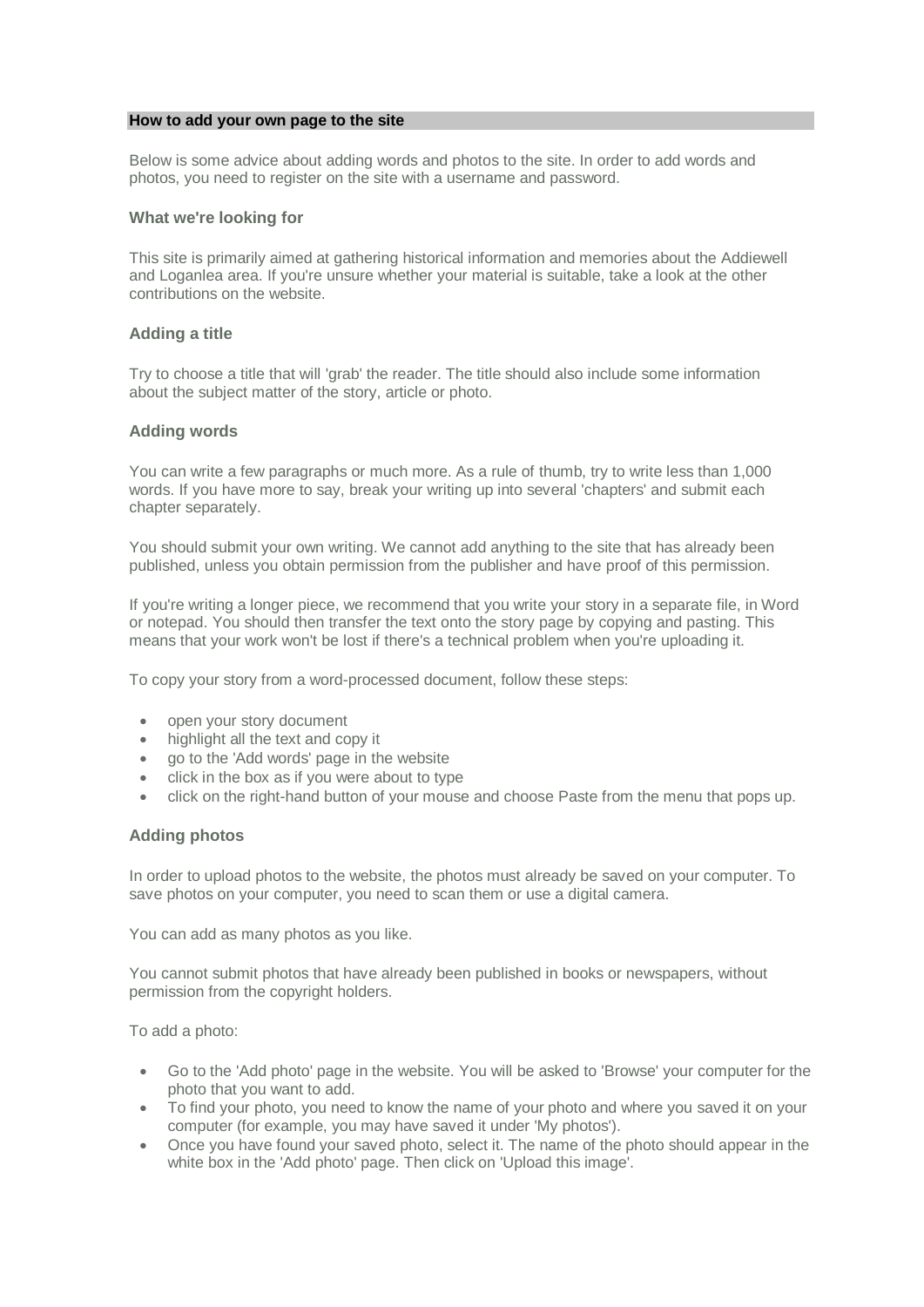Your photos will automatically be scaled to fit the website. However, if your photo file is really large (bigger than 1000K), there may be a 'time out' while it uploads. You will see an error message explaining this.

Don't forget to add a caption and a credit to your photos. The caption should include a brief description of what's shown in the photo, and give the date of the photo (if known). The credit should say who took or owns the photo.

## **Adding a map**

Adding a map is optional, but may be helpful if your page is about a particular place.

To add a map, type the name of the place into the search box, including the name of the town or city. If the place isn't marked accurately, click on the map to move the marker.

You can also change the view of the map itself, using the:

- plus and minus signs to zoom in and out.
- arrows to scroll the map.
- map/satellite/hybrid buttons to choose between a map and an aerial view.

Once you have marked a place on the map, your map will be stored automatically and will appear when you preview the page. If you later decide that you don't want to include the map on the page, select the 'No' option under 'Show the map on the page'.

## **Previewing**

After adding your words and photos, you can preview the result and see what your page will look like.

If you want to make any changes, you can do this by going back to the 'Add words' or 'Add photos' tabs.

You can choose to have the text beside the photo, or above the photo. To change the layout of the page, click on the little icons at the top of the page.

If you have added a lot of photos, you can also have a 'photo gallery'. This is a page of little 'thumbnails' of each photo. When the visitor clicks on the thumbnail, they see a bigger version of the same picture. You can create a photo gallery by clicking on the 'photo gallery' icon at the top of the Preview page. The gallery won't fully work in Preview mode, but will work when the page is published.

### **Saving**

When you have finished your page, click on 'Save and Submit'. This sends your page to one of our editors for checking. The page should be added to the site within a few days.

You can also 'Save Draft for Later'. This saves a copy of your page, so you can come back and edit it at a later date. Whenever you're ready, return to website and log in with your username and password. Then click on the button marked 'Add/Edit pages'. You will see a list of your pages and can click on the page you want to edit.

## **Terms of use**